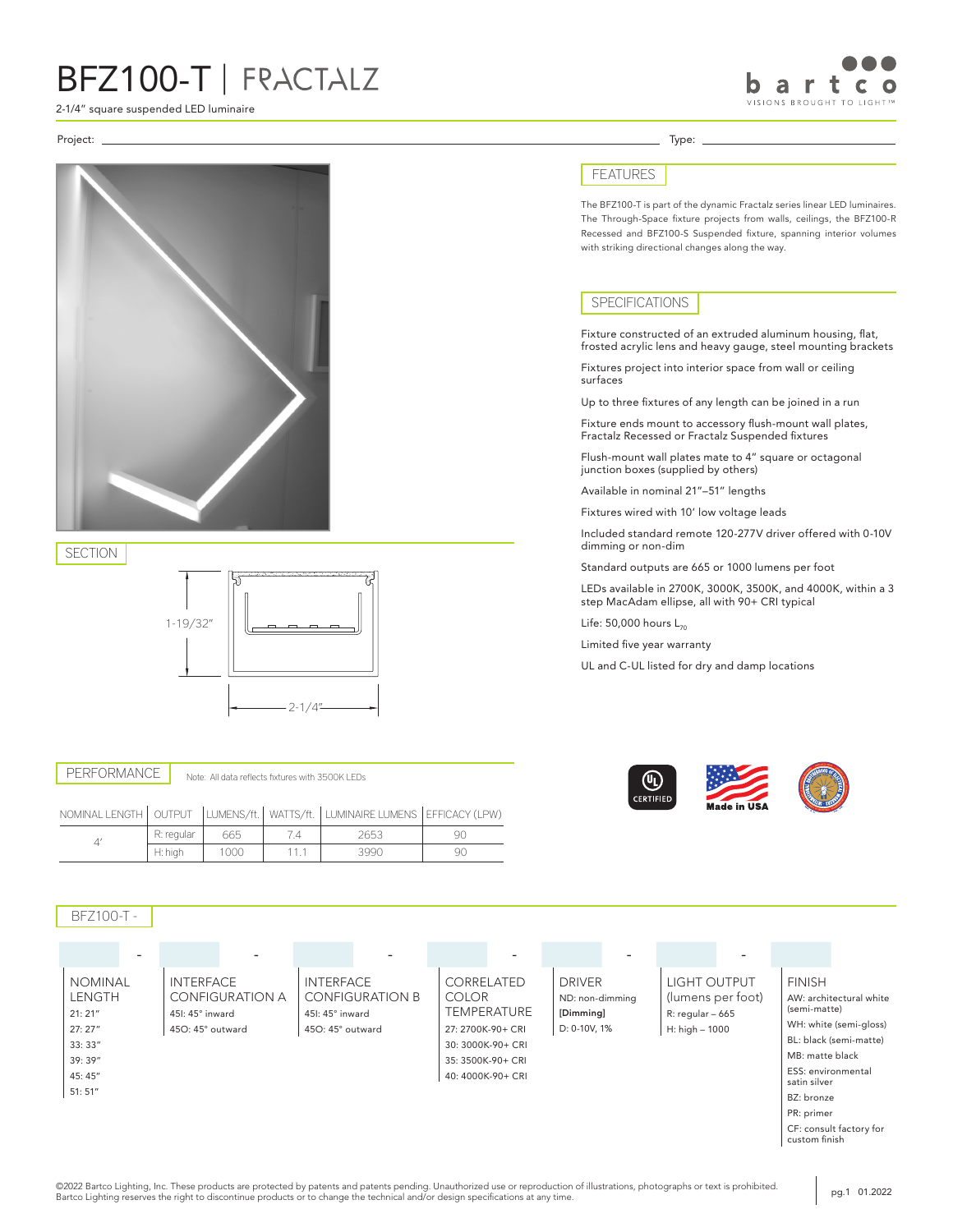2-1/4" square suspended LED luminaire



INTERFACE CONFIGURATIONS

Interface Key

451: 45° Inward – Fixture end mates to a Fractalz BFZ100-R recessed fixture, wall/ceiling junction box or mounting plate at a 45° angle 45O: 45° Outward – Fixture end mates to a Fractalz BFZ100-R recessed fixture, wall/ceiling junction box or mounting plate at a 45° angle



DRIVER

NOTE: Customer must provide the desired layout of up to three Through-Space fixtures in order for the factory to supply properly matched drivers.

Fractalz Through-Space fixtures are provided with a remote constant voltage driver and surface mount enclosure.

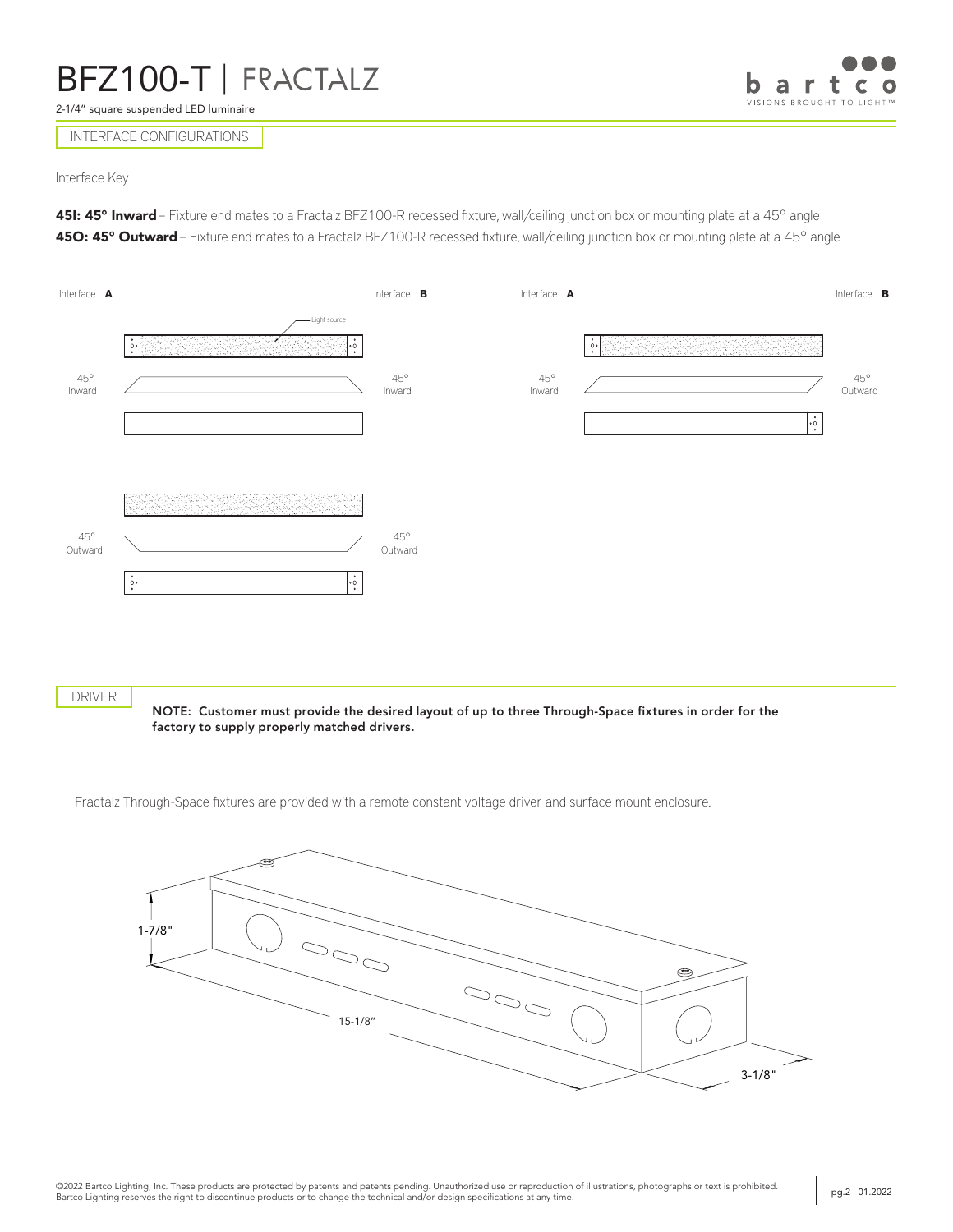2-1/4" square suspended LED luminaire

a r  $\mathbf C$ VISIONS BROUGHT TO LIGHT™

Note: BFZ100-R recessed fixtures and junction boxes must be securely mounted to wall or ceiling framing to support cantilevered Through-Space fixtures MOUNTING



ACCESSORIES

Note:: Accessories ordered separately. Unless a run of Through-Space fixtures mounts to BFZ100-R recessed fixtures, the accessories below must be ordered.